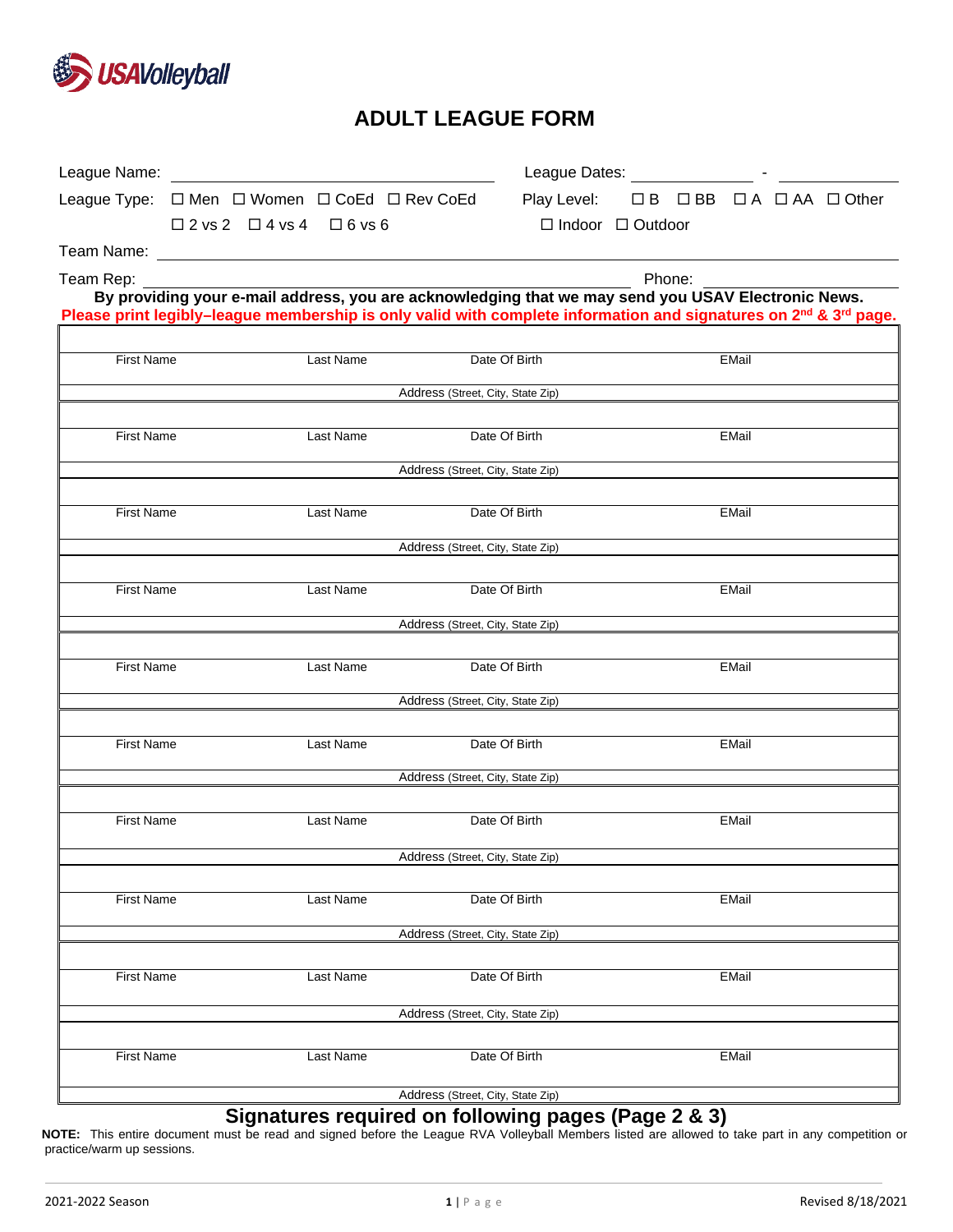#### **USA VOLLEYBALL WAIVER AND RELEASE OF LIABILITY**

I acknowledge that volleyball or any sporting event is an extreme test of a person's physical and mental limits and that my participation in a volleyball event can cause any or all of the following: property damage, including loss or damage to personal property; serious injury (including athletic injuries such as broken bones, concussions, or other injuries); sickness and disease (including communicable diseases and viruses (including COVID-19 or bacteria); trauma; pain & suffering; permanent disability; exposure to extreme conditions and circumstances; exposure to communicable diseases (including COVID-19); accidents involving other participants; contact or collision with other participants, playing surfaces, balls or other natural or manmade objects; and, paralysis and death.

Coronavirus (COVID-19) is an **extremely contagious** virus that may spread easily through person-to-person contact. Federal and state authorities recommend social distancing as a means to prevent the spread of the virus. **COVID-19 can lead to serious illness, personal injury, permanent disability, and death. Participating in USAV/RVA sanctioned activities and/or USAV/RVA sanctioned facilities could increase the risk of contracting COVID-19.**  USAV/RVA in no way warrants that COVID-19 infection(s) will not occur through participation in USAV/RVA sanctioned activities or by accessing USAV/RVA facilities.

**With a full understanding of the potential risks, I HEREBY ASSUME THE RISKS OF PARTICIPATING OR OFFICIATING IN A VOLLEYBALL EVENT**. I hereby take the following action for myself, my executors, administrators, heirs, next of kin, successors and assigns: a) **I WAIVE, RELEASE, AND DISCHARGE**from any and all claims or liabilities for death, exposure to disease, personal injury or damages of any kind, **EXCEPT THAT WHICH IS THE RESULT OF GROSS NEGLIGENCE AND/OR WANTON MISCONDUCT OF PERSONS OR ENTITIES LISTED BELOW**, which arise out of or relate to my traveling to and from or my participation in any volleyball event, **THE FOLLOWING PERSONS OR ENTITIES:** USAVand its RVAs, tournament directors, sponsors, and the officers, directors, employees, representatives, and agents of any of the above; b) **I AGREE NOT TO SUE**any of the persons or entities listed above for any of the claims or liabilities that I have waived, released or discharged herein; and c)**I INDEMNIFY AND HOLD HARMLESS**the persons or entities mentioned above from any claims made or liabilities assessed against them as a result of my actions.

|                     | <b>Participant Name (printed)</b>                                                                                                                               | <b>Signature</b>                                                                                                                                                     | <b>Date</b> |  |  |  |
|---------------------|-----------------------------------------------------------------------------------------------------------------------------------------------------------------|----------------------------------------------------------------------------------------------------------------------------------------------------------------------|-------------|--|--|--|
|                     |                                                                                                                                                                 |                                                                                                                                                                      |             |  |  |  |
|                     |                                                                                                                                                                 |                                                                                                                                                                      |             |  |  |  |
|                     |                                                                                                                                                                 |                                                                                                                                                                      |             |  |  |  |
|                     |                                                                                                                                                                 |                                                                                                                                                                      |             |  |  |  |
|                     |                                                                                                                                                                 |                                                                                                                                                                      |             |  |  |  |
|                     |                                                                                                                                                                 |                                                                                                                                                                      |             |  |  |  |
|                     |                                                                                                                                                                 |                                                                                                                                                                      |             |  |  |  |
|                     |                                                                                                                                                                 |                                                                                                                                                                      |             |  |  |  |
| SIGNATURES REQUIRED |                                                                                                                                                                 |                                                                                                                                                                      |             |  |  |  |
|                     |                                                                                                                                                                 |                                                                                                                                                                      |             |  |  |  |
|                     |                                                                                                                                                                 |                                                                                                                                                                      |             |  |  |  |
|                     |                                                                                                                                                                 |                                                                                                                                                                      |             |  |  |  |
|                     |                                                                                                                                                                 |                                                                                                                                                                      |             |  |  |  |
|                     |                                                                                                                                                                 |                                                                                                                                                                      |             |  |  |  |
|                     |                                                                                                                                                                 |                                                                                                                                                                      |             |  |  |  |
|                     |                                                                                                                                                                 |                                                                                                                                                                      |             |  |  |  |
|                     |                                                                                                                                                                 |                                                                                                                                                                      |             |  |  |  |
|                     |                                                                                                                                                                 | <b>ACKNOWLEDGEMENT/USE AGREEMENT</b>                                                                                                                                 |             |  |  |  |
|                     |                                                                                                                                                                 | I, a prospective or current member of USA Volleyball ("USAV") and/or one of its Regional Volleyball Associations ("RVA"), agree to abide by and be bound by          |             |  |  |  |
|                     |                                                                                                                                                                 | the applicable Bylaws, rules, regulations, Code of Conduct, competition rules of USAV, as well as the SafeSport rules, policies and procedures promulgated           |             |  |  |  |
|                     |                                                                                                                                                                 | by the U.S. Center for SafeSport, ("Center") as they may be amended from time to time. I agree to be subject to the jurisdiction of the Center and agree that        |             |  |  |  |
|                     |                                                                                                                                                                 | any sanctions imposed by the Center extend to my participation in all USA Volleyball events or activities, or events and activities of other NGBs, and may be        |             |  |  |  |
|                     | posted publicly and include information regarding the misconduct involved.                                                                                      |                                                                                                                                                                      |             |  |  |  |
|                     |                                                                                                                                                                 | I agree that I will abide by the rules and guidelines regarding club affiliation as established by the RVA in which I am applying for membership.                    |             |  |  |  |
|                     |                                                                                                                                                                 | I certify that I am in good health and in proper physical condition to participate in USAV and/or RVA sanctioned activities, and not have any mental or physical     |             |  |  |  |
|                     | conditions, illnesses or impairments which would preclude my safe participation in such activities.                                                             |                                                                                                                                                                      |             |  |  |  |
|                     | I hereby agree to be filmed, video, audio, digitally recorded and photographed, and to have my name, image, picture, likeness, voice and biographical           |                                                                                                                                                                      |             |  |  |  |
|                     | information otherwise recorded, in any and all forms of media now existing or hereafter developed (the "Media"), during USAV) and/or RVA sanctioned             |                                                                                                                                                                      |             |  |  |  |
|                     | events, by USAV/RVA's authorized representative, under the conditions specified by USAV/RVA (the "Footage").                                                    |                                                                                                                                                                      |             |  |  |  |
|                     | I hereby grant USAV/RVA, with no financial or other compensation due to me, full right and license to use, and to authorize third parties to use, in all Media, |                                                                                                                                                                      |             |  |  |  |
|                     | the Footage for: (1) news and information purposes, (2) promotion of the specific competition(s) in which I compete or other USAV/RVA-sanctioned events,        |                                                                                                                                                                      |             |  |  |  |
|                     |                                                                                                                                                                 | (3) promotion of the Sport, (4) promotion of USAV or RVA, or both, (5) the promotion of players for recruiting or scouting purposes, or (6) for educational          |             |  |  |  |
|                     |                                                                                                                                                                 | purposes, provided that, in no event may USAV/RVA use or authorize the use of the Footage in any manner that would directly imply my endorsement of any              |             |  |  |  |
|                     | company, product, or service, without my written permission.                                                                                                    |                                                                                                                                                                      |             |  |  |  |
|                     |                                                                                                                                                                 | The current FIVB Sports Regulations stipulate that the Federation that is the first to issue a national license for the player is considered to be the player's      |             |  |  |  |
|                     |                                                                                                                                                                 | Federation of Origin regardless of the player's citizenship. The current FIVB interpretation of "issue a national license" means registering with the Federation     |             |  |  |  |
|                     |                                                                                                                                                                 | (in our case, USA Volleyball). Therefore, please be advised that if you register with USA Volleyball, and subsequently desire to represent another country in        |             |  |  |  |
|                     |                                                                                                                                                                 | international competition, you may be subject to the FIVB regulations regarding "Change of Federation of Origin," which includes the payment of significant          |             |  |  |  |
|                     | fees to the FIVB and review and approval of such application by the FIVB.                                                                                       |                                                                                                                                                                      |             |  |  |  |
|                     |                                                                                                                                                                 |                                                                                                                                                                      |             |  |  |  |
|                     |                                                                                                                                                                 | I hereby certify that the information provided herein is being done directly by myself or by me, as the legal guardian representing a minor, and that it is true and |             |  |  |  |
|                     |                                                                                                                                                                 | accurate to the best of my knowledge. I also understand and agree that incomplete or false information is grounds for denial of membership.                          |             |  |  |  |

#### **ACKNOWLEDGEMENT/USE AGREEMENT**

- I, a prospective or current member of USA Volleyball ("USAV") and/or one of its Regional Volleyball Associations ("RVA"), agree to abide by and be bound by the applicable Bylaws, rules, regulations, Code of Conduct, competition rules of USAV, as well as the SafeSport rules, policies and procedures promulgated by the U.S. Center for SafeSport, ("Center") as they may be amended from time to time. I agree to be subject to the jurisdiction of the Center and agree that any sanctions imposed by the Center extend to my participation in all USA Volleyball events or activities, or events and activities of other NGBs, and **may be posted publicly and include information regarding the misconduct involved.**
- I agree that I will abide by the rules and guidelines regarding club affiliation as established by the RVA in which I am applying for membership.
- I certify that I am in good health and in proper physical condition to participate in USAV and/or RVA sanctioned activities, and not have any mental or physical conditions, illnesses or impairments which would preclude my safe participation in such activities.
- I hereby agree to be filmed, video, audio, digitally recorded and photographed, and to have my name, image, picture, likeness, voice and biographical information otherwise recorded, in any and all forms of media now existing or hereafter developed (the "Media"), during USAV) and/or RVA sanctioned events, by USAV/RVA's authorized representative, under the conditions specified by USAV/RVA (the "Footage").
- I hereby grant USAV/RVA, with no financial or other compensation due to me, full right and license to use, and to authorize third parties to use, in all Media, the Footage for: (1) news and information purposes, (2) promotion of the specific competition(s) in which I compete or other USAV/RVA-sanctioned events, (3) promotion of the Sport, (4) promotion of USAV or RVA, or both, (5) the promotion of players for recruiting or scouting purposes, or (6) for educational purposes, provided that, in no event may USAV/RVA use or authorize the use of the Footage in any manner that would directly imply my endorsement of any company, product, or service, without my written permission.
- The current FIVB Sports Regulations stipulate that the Federation that is the first to issue a national license for the player is considered to be the player's Federation of Origin regardless of the player's citizenship. The current FIVB interpretation of "issue a national license" means registering with the Federation (in our case, USA Volleyball). Therefore, please be advised that if you register with USA Volleyball, and subsequently desire to represent another country in international competition, you may be subject to the FIVB regulations regarding "Change of Federation of Origin," which includes the payment of significant fees to the FIVB and review and approval of such application by the FIVB.
- I hereby certify that the information provided herein is being done directly by myself or by me, as the legal guardian representing a minor, and that it is true and<br>accurate to the best of my knowledge. I also understand